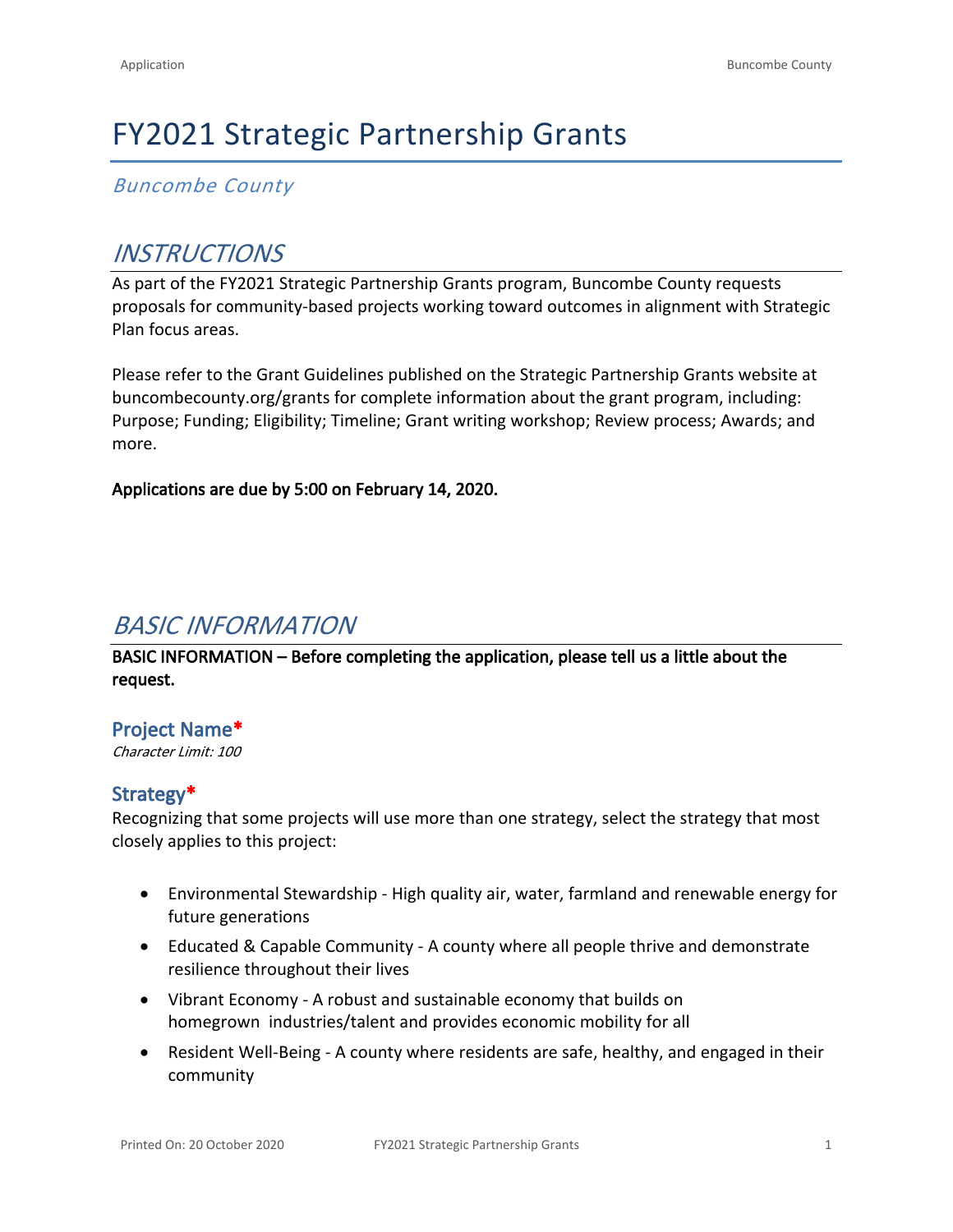#### **Choices**

Educated & Capable Community Environmental Stewardship Resident Well-Being Vibrant Economy

#### **Funding Request\***

How much funding is this project requesting for FY2021? *Character Limit: 20*

#### **Grant Guidelines\***

Have you read and understand the information presented in the FY2021 Grant Guidelines Strategic Partnership Grants?

[Click here for the Grant Guidelines.](https://www.buncombecounty.org/common/community-investment/grants/strategic-partnership/grant-guidelines.pdf)

If no, please contact County staff to request assistance: Rachael Nygaard, (828) 250-6536 or [rachael.nygaard@buncombecounty.org.](mailto:rachael.nygaard@buncombecounty.org)

**Choices** Yes No

#### **Nonprofit Status\***

Upload proof of nonprofit status, such as IRS Determination Letter or documentation from the North Carolina Secretary of State. If this documentation is not available, briefly state the reason.

*Character Limit: 2000 | File Size Limit: 5 MB*

#### **Board of Directors\***

Upload a current list of your organization's Board of Directors. If your organization does not have a board of directors, briefly state the reason.

*Character Limit: 2000 | File Size Limit: 5 MB*

# *APPLICATION*

**APPLICATION QUESTIONS – Responses to these questions will be scored by the grant committee. Each question is worth 10% of the final score.**

#### **Organization\***

Tell us about your organization. What is your mission? Highlight two or three key facts and accomplishments that best define your organization.

*Character Limit: 2000*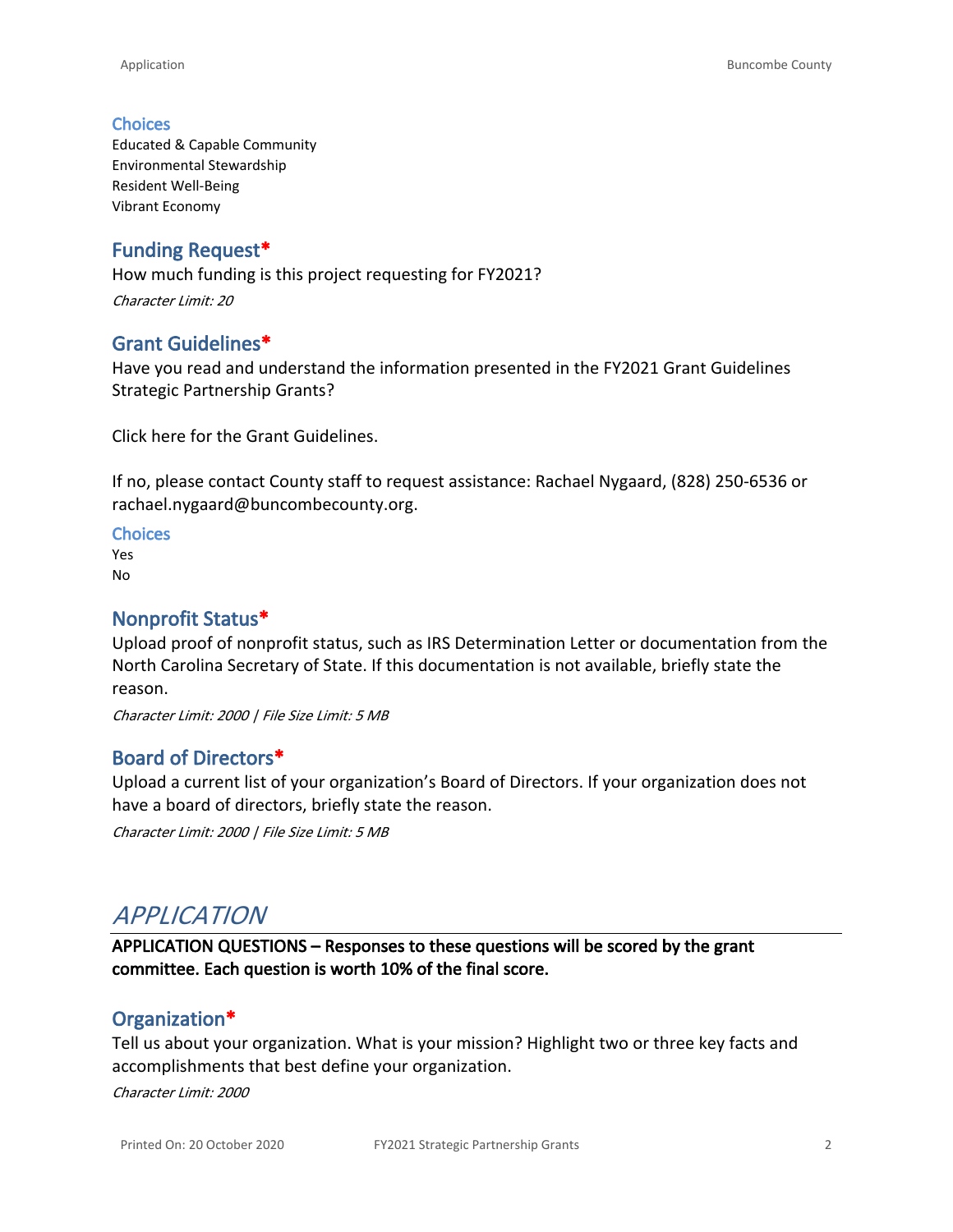#### **Need for the Project\***

What is the main issue this project is established to address? What data or qualitative factors/stories are available to show that need?

*Character Limit: 2000*

## **Project\***

Explain the project and how it will work. Include the overall purpose and any models or evidence-based practices that will be included. What specific activities and milestones are included in the project plan?

*Character Limit: 2000*

### **People Served\***

How many people will be served by this project? Describe the people served, including demographics such as geography, income, race & ethnicity, age, etc.

*Character Limit: 2000*

#### **Results\***

What results do you hope to achieve with this project? Be specific about how much impact the project will have in line with Commissioner focus areas.

*Character Limit: 2000*

#### **Evaluation\***

How will you know you have succeeded? Explain the project evaluation process, including specific measures that will be tracked.

*Character Limit: 2000*

#### **Collaboration\***

List any formal and/or supportive partners. Describe their roles in the project. How will they make it stronger?

*Character Limit: 2000*

#### **Budget\***

Download a copy of the budget form [HERE.](https://buncombecounty.org/common/community-investment/grants/early-childhood-education/FY21_SPGrant_Budget_Form.xlsx) Complete the form, and upload it using the button below.

Explain how grant funds will be used, specifically what type of expenses will be covered by County funds. Describe other sources of revenue, including type of funding, source, restrictions and status.

*Character Limit: 2000 | File Size Limit: 5 MB*